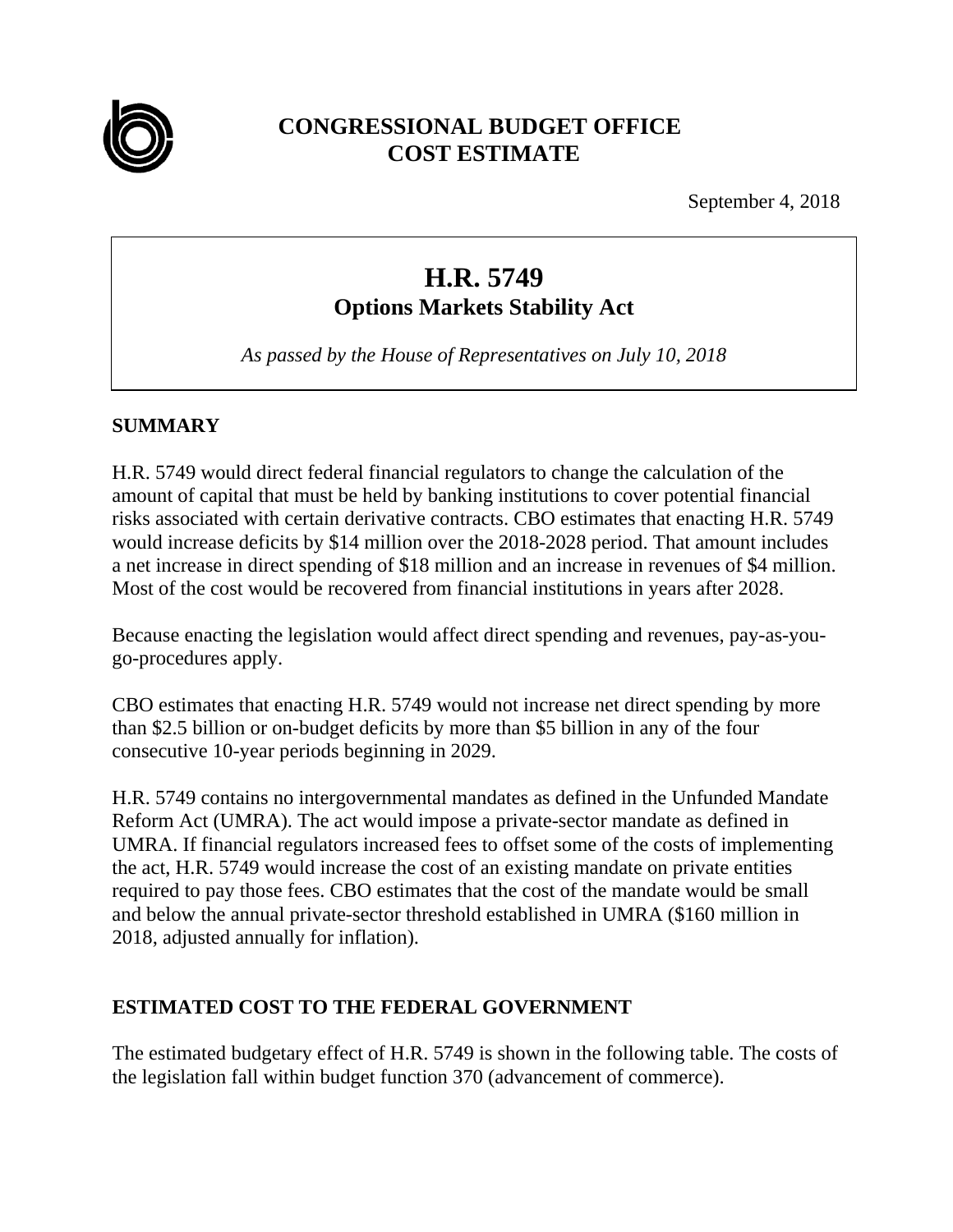|                                                               | By Fiscal Year, in Millions of Dollars |                  |              |               |               |        |                                                                                             |                |                |               |               |               |               |
|---------------------------------------------------------------|----------------------------------------|------------------|--------------|---------------|---------------|--------|---------------------------------------------------------------------------------------------|----------------|----------------|---------------|---------------|---------------|---------------|
|                                                               | 2018                                   | 2019             | 2020         | 2021          | 2022          | 2023   | 2024                                                                                        | 2025           | 2026           | 2027          | 2028          | 2019-<br>2023 | 2019-<br>2028 |
|                                                               |                                        |                  |              |               |               |        | <b>INCREASES IN DIRECT SPENDING</b>                                                         |                |                |               |               |               |               |
| <b>Estimated Budget Authority</b><br><b>Estimated Outlays</b> | 0<br>$\Omega$                          | $\ast$<br>$\ast$ |              | $\frac{2}{2}$ | $\frac{2}{2}$ |        | $\begin{array}{cccc} 3 & 2 & 2 & 2 \\ 3 & 2 & 2 & 2 \end{array}$                            |                |                | $\frac{2}{2}$ | $\frac{2}{2}$ | 8<br>8        | 18<br>18      |
|                                                               |                                        |                  |              |               |               |        | <b>INCREASES OR DECREASES IN REVENUES</b>                                                   |                |                |               |               |               |               |
| <b>Estimated Revenues</b>                                     | $\Omega$                               | $\ast$           | *            | $\ast$        | $\ast$        | $\ast$ | $\ast$                                                                                      | $\mathbf{1}$   | $\overline{1}$ | $\mathbf{1}$  | $\mathbf{1}$  | $*$           |               |
|                                                               |                                        |                  |              |               |               |        | <b>NET INCREASE IN THE DEFICIT FROM</b><br><b>INCREASES IN DIRECT SPENDING AND REVENUES</b> |                |                |               |               |               |               |
| Increase in the Deficit                                       | $\Omega$                               | $\ast$           | $\mathbf{1}$ | 2             | 2             |        | $3^{\circ}$<br>2                                                                            | $\overline{1}$ | $\overline{1}$ | $\mathbf{1}$  | 1             | 8             | 14            |

 $* =$  between  $-$ \$500,000 and \$500,000.

#### **BASIS OF ESTIMATE**

The budgetary effects of H.R. 5749 stem from a small increase in the probability that the Federal Deposit Insurance Corporation (FDIC) would incur additional costs to resolve failed financial institutions. Under the act, the federal banking regulators would be required to change the calculation of the risk associated with centrally cleared derivatives held for certain clients, which would reduce the amount of capital held by large financial institutions. For this estimate, CBO assumes that H.R. 5749 will be enacted near the end of 2018.

This cost estimate is based on the analysis underlying cost projections for the FDIC's financial resolution programs included in CBO's April 2018 baseline budget projections. Those projections incorporate a weighted probability of different possibilities for future failures of financial institutions. Most of those possibilities have a very small likelihood of occurring, but if they did, the costs to the FDIC's Deposit Insurance Fund (DIF) or the Orderly Liquidation Fund (OLF) would be very large.<sup>[1](#page-1-0)</sup> In CBO's view, federal regulations that require banks to maintain certain levels of capital and liquidity lower the FDIC's costs for resolving failed financial institutions because they increase the proportion of losses that would be absorbed by shareholders and other creditors.

<span id="page-1-0"></span> <sup>1.</sup> The DIF, which is funded by premiums paid by member institutions, resolves the assets of failed insured depository institutions and insures certain deposits up to \$250,000 per person. The OLF was established to resolve failures of certain large, systemically important financial institutions—banks and nonbanks. In the event of such a failure, costs to the OLF would be recouped by assessments (which are recorded as revenues in the budget) collected from other large financial institutions.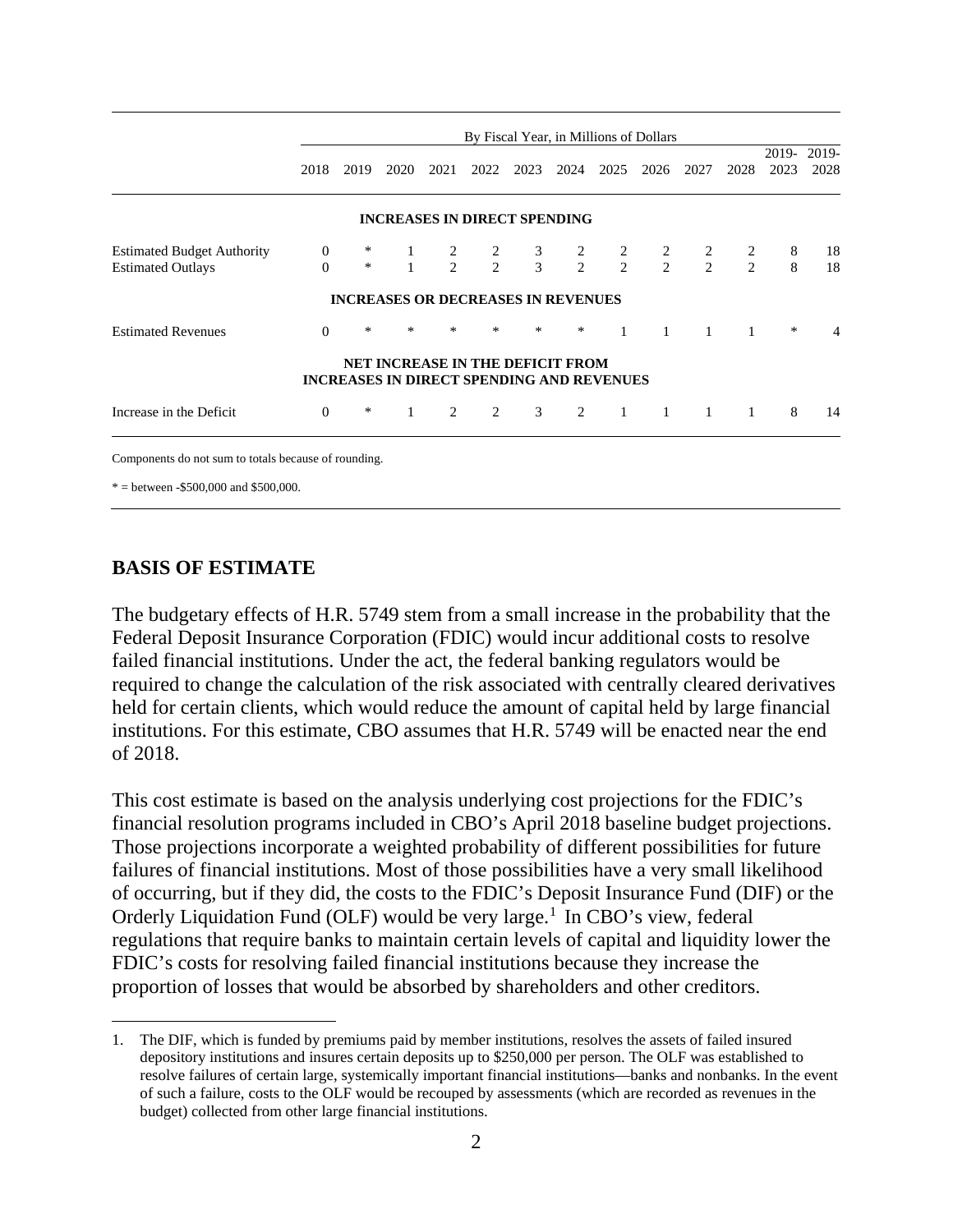#### **Costs to Resolve Failures of Financial Institutions**

Under current law, federal financial regulators periodically update guidelines for calculating the amount of capital that financial institutions must hold to absorb possible future losses. For example, federal regulators often revise standards in response to recommendations by the Basel Committee on Banking Supervision, which has proposed alternative methods for calculating risks associated with centrally cleared derivatives held on behalf of certain clients. [2](#page-2-0) Enacting H.R. 5749 would make certain that such federal regulations are revised in a manner that would reduce the capital that institutions must hold relative to their assets. Changes in the amount of capital held by a financial institution can affect its net losses in the event of a failure, which in turn may affect costs incurred by the OLF and the DIF. [3](#page-2-1)

Using publicly available information about the current components of bank balance sheets and their derivative-related activities, CBO estimates that under H.R. 5749 the total capital held by globally significant financial institutions could decrease by about 10 basis points (a basis point is 1 one-hundredth of a percentage point, or 0.01 percent). That estimate reflects CBO's expectation that there is a 50 percent chance that regulators would make similar changes to capital requirements under current law and that those changes would reduce by about one-third the amount of capital required to be held for the affected transactions.

CBO expects that implementing H.R. 5749 would have no significant net effect on the total capital held by insured depository institutions. CBO used the estimates of the decreases in capital to calculate the additional cost to the government for resolving the failure of financial institutions through the OLF. As a result, CBO estimates that enacting H.R. 5749 would increase deficits by \$14 million over the 2019-2028 period; that amount constitutes an increase in direct spending of \$18 million and an increase in revenues of \$4 million.

#### **Administrative Costs to the Federal Financial Regulators**

Enacting H.R. 5749 would require the federal financial regulators to complete rulemaking regarding the methods used for calculating the risks associated with centrally cleared derivatives held on behalf of certain clients. Costs incurred by the FDIC and the Office of the Comptroller of the Currency (OCC) are recorded in the budget as increases

<span id="page-2-0"></span> <sup>2.</sup> See, for example, Duncan Wood, "Fed, Goldman: Wide Use of SA-CCR Creates Problems," *Risk.Net* (April 30, 2018), [http://tinyurl.com/ya96gs95.](http://tinyurl.com/ya96gs95)

<span id="page-2-1"></span><sup>3.</sup> The academic literature suggests that a 1 percent decrease in the capital-to-assets ratio for a bank can increase the probability of failure by between 5 percent and 60 percent. CBO's estimate of the budgetary effects of a decrease in capital for the types of financial institutions that may be resolved through the OLF is equivalent to a change at the low end of that range.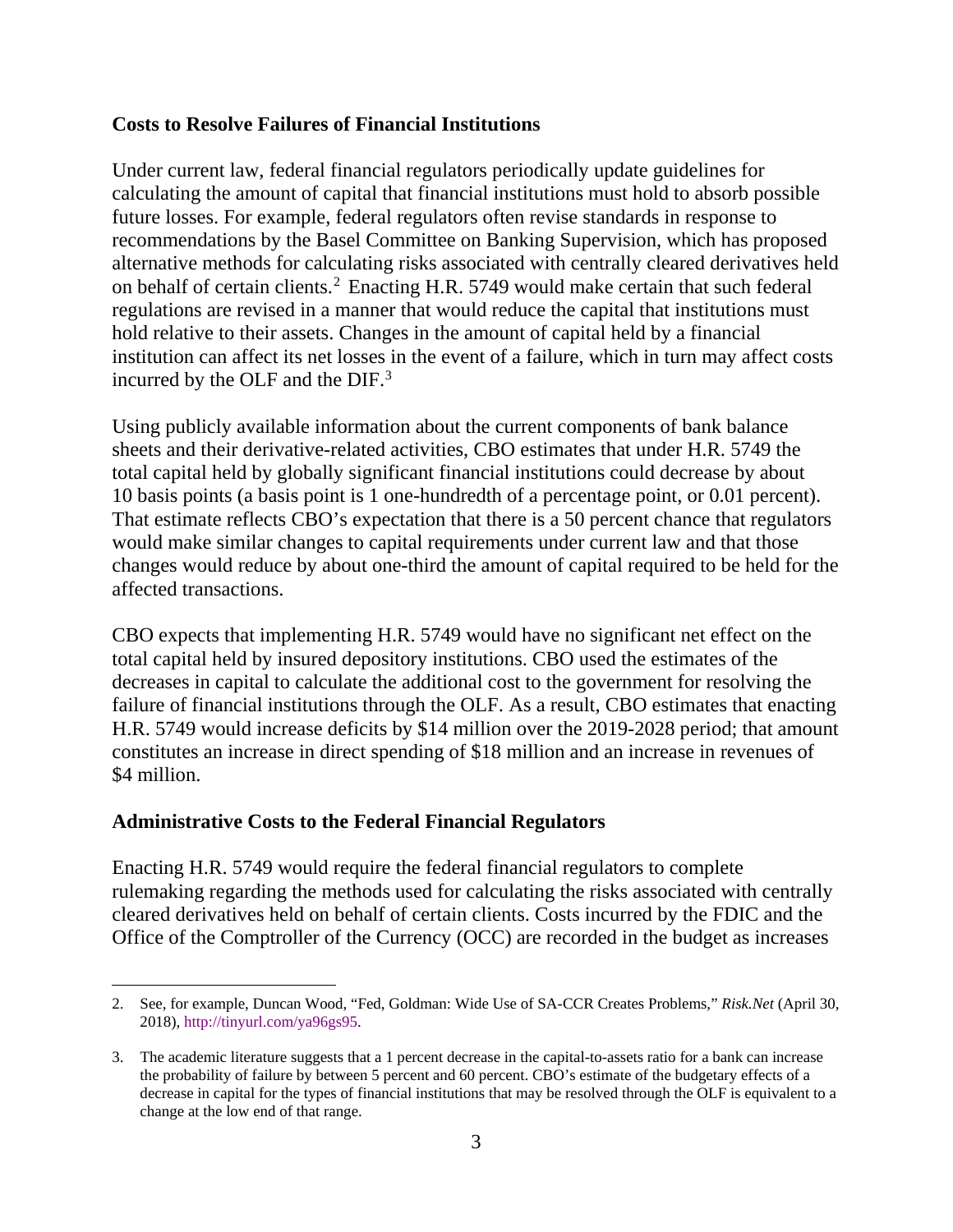in direct spending, but those agencies are authorized to collect premiums and fees from the financial institutions that they regulate to cover administrative expenses. Thus, CBO estimates that enacting H.R. 5749 would not have a significant net effect on direct spending over the 2019-2028 period. Costs incurred by the Federal Reserve System for the same purpose would reduce remittances to the Treasury, which are recorded in the budget as revenues. CBO estimates that enacting H.R. 5749 would decrease revenues for administrative expenses by less than \$500,000 over the 2019-2028 period.

#### **UNCERTAINTY**

CBO works to develop estimates that are in the middle of the distribution of potential budgetary outcomes. In the case of H.R. 5749, budget projections are uncertain because future decisions by banks and market participants are unknown. Specifically, the reduction in capital (if any) that is held by financial institutions in response to the legislation could differ from CBO's estimate. The probability that the regulators will modify capital requirements under current law may be more or less than 50 percent. In addition, how any reduction in capital held by financial institutions might increase federal costs in the event of a failure is also uncertain. Finally, CBO's estimates under current law are themselves uncertain because changes in the underlying economy could have a significant effect on bank health and failure rates. CBO's current-law baseline includes a small chance, in every year, that the economy could experience a downturn that affects the financial sector.

## **PAY-AS-YOU-GO CONSIDERATIONS**

The Statutory Pay-As-You-Go Act of 2010 establishes budget-reporting and enforcement procedures for legislation affecting direct spending or revenues. The net changes in outlays and revenues that are subject to those pay-as-you-go procedures were shown in the table on page 2.

#### **INCREASE IN LONG-TERM DIRECT SPENDING AND DEFICITS**

CBO estimates that enacting H.R. 5749 would not increase net direct spending by more than \$2.5 billion or on-budget deficits by more than \$5 billion in any of the four consecutive 10-year periods beginning in 2029.